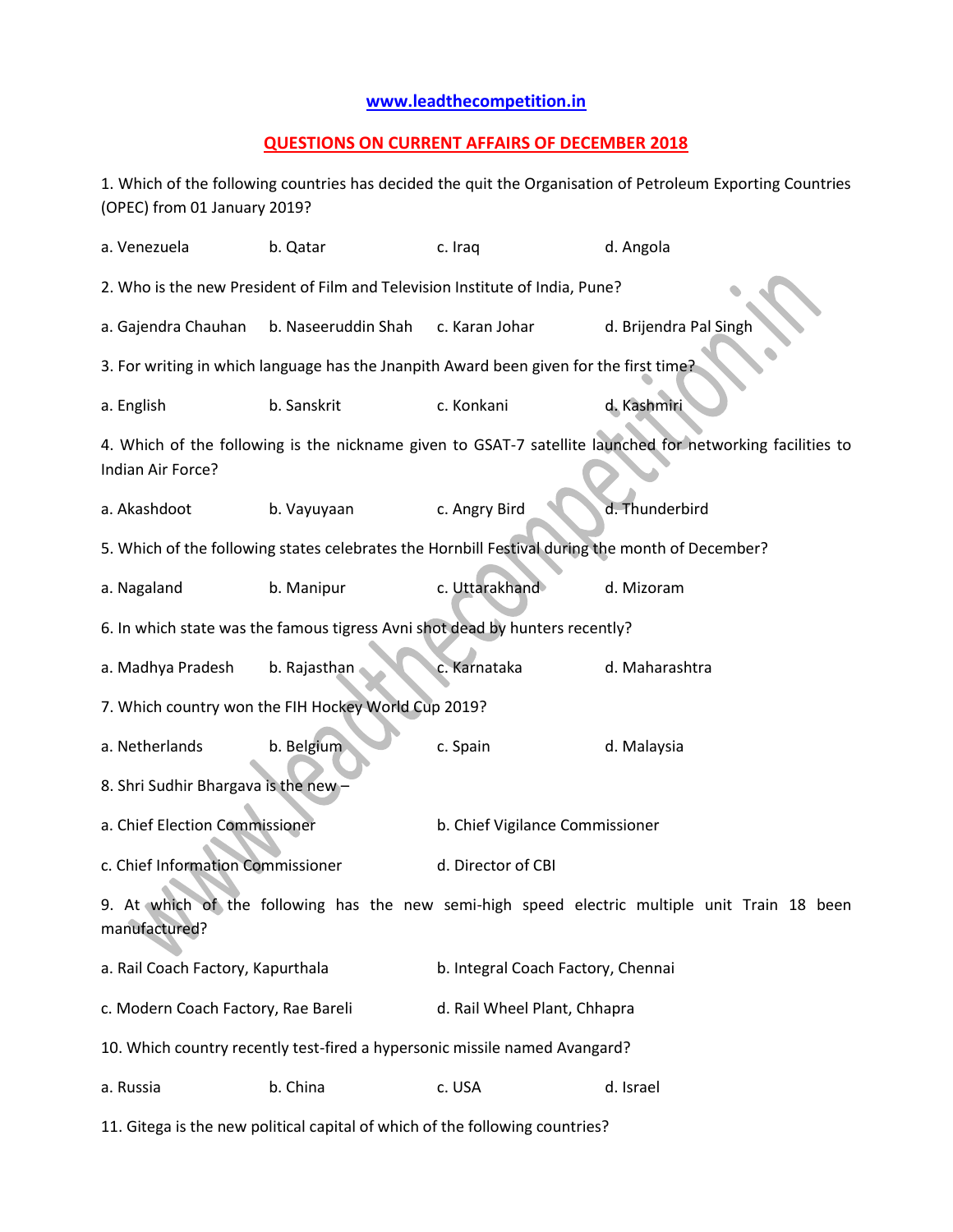| a. Burkina Faso                                                                                                                                                     | b. Brunei                                                                                             | c. Burundi             | d. Belize                                                                                                    |  |  |  |
|---------------------------------------------------------------------------------------------------------------------------------------------------------------------|-------------------------------------------------------------------------------------------------------|------------------------|--------------------------------------------------------------------------------------------------------------|--|--|--|
| 12. At which of the following places in Tamil Nadu, has the setting up of AIIMS approved by the Union<br>Cabinet?                                                   |                                                                                                       |                        |                                                                                                              |  |  |  |
| a. Chennai                                                                                                                                                          | b. Thanjavur                                                                                          | c. Kanya Kumari        | d. Madurai                                                                                                   |  |  |  |
|                                                                                                                                                                     | 13. Catriona Gray, who was crowned Miss Universe 2018 belongs to which country?                       |                        |                                                                                                              |  |  |  |
| a. Venezuela                                                                                                                                                        | b. Panama                                                                                             | c. Philippines         | d. Thailand                                                                                                  |  |  |  |
| following events was he associated?                                                                                                                                 |                                                                                                       |                        | 14. In December 2018, the Govt released a commemorative stamp on Rajkumar Shukla. With which of the          |  |  |  |
| a. Champaran Satyagraha                                                                                                                                             |                                                                                                       | b. Quit India movement |                                                                                                              |  |  |  |
| b. Kakori train dacoity                                                                                                                                             |                                                                                                       | d. Dandi march         |                                                                                                              |  |  |  |
| Unity?                                                                                                                                                              |                                                                                                       |                        | 15. At which of the following places is a new railway station being developed to provide access to Statue of |  |  |  |
| a. Vagadiya                                                                                                                                                         | b. Kevadia                                                                                            | c. Pipariya            | d. Boriya                                                                                                    |  |  |  |
| 16. At which of the following places was the Gita Mahotsav held in the month of December 2018?                                                                      |                                                                                                       |                        |                                                                                                              |  |  |  |
| a. Mathura                                                                                                                                                          | b. Dwaraka                                                                                            | c. Panipat             | d. Kurukshetra                                                                                               |  |  |  |
| 17. In which of the following denominations was a commemorative coin issued in the memory of Shri Atal<br><b>Bihari Vajpayee?</b>                                   |                                                                                                       |                        |                                                                                                              |  |  |  |
| a. Rs. 50                                                                                                                                                           | b. Rs. 100                                                                                            | c. Rs. 500             | d. Rs. 1000                                                                                                  |  |  |  |
| 18. Who has been appointed the head of expert panel on Economic Capital Framework set up to decide on<br>the ideal level of reserves for the Reserve Bank of India? |                                                                                                       |                        |                                                                                                              |  |  |  |
| a. Bimal Jalan                                                                                                                                                      | b. Hasmukh Adhia                                                                                      | c. NK Singh            | d. Urjit Patel                                                                                               |  |  |  |
| 19. Who of the following has been appointed the coach of Indian women's cricket team?                                                                               |                                                                                                       |                        |                                                                                                              |  |  |  |
| b. Atul Wassan<br>a. WV Raman                                                                                                                                       |                                                                                                       | c. Nayan Mongia        | d. Sanjay Manjrekar                                                                                          |  |  |  |
| 20. Which Indian actress has been named the PETA Person of the Year 2018?                                                                                           |                                                                                                       |                        |                                                                                                              |  |  |  |
| a. Alia Bhatt                                                                                                                                                       | b. Anushka Sharma                                                                                     | c. Kareena Kapoor      | d. Sonam Kapoor                                                                                              |  |  |  |
|                                                                                                                                                                     | 21. Which type of aircraft of the Indian Air Force was flown for the first time using bio-jet fuel?   |                        |                                                                                                              |  |  |  |
| a. IL-76                                                                                                                                                            | b. Su-30                                                                                              | c. AN-32               | d. MiG-29                                                                                                    |  |  |  |
|                                                                                                                                                                     | 22. Luca Modric who has been chosen for the football award Ballon d'Or 2018 belongs to which country? |                        |                                                                                                              |  |  |  |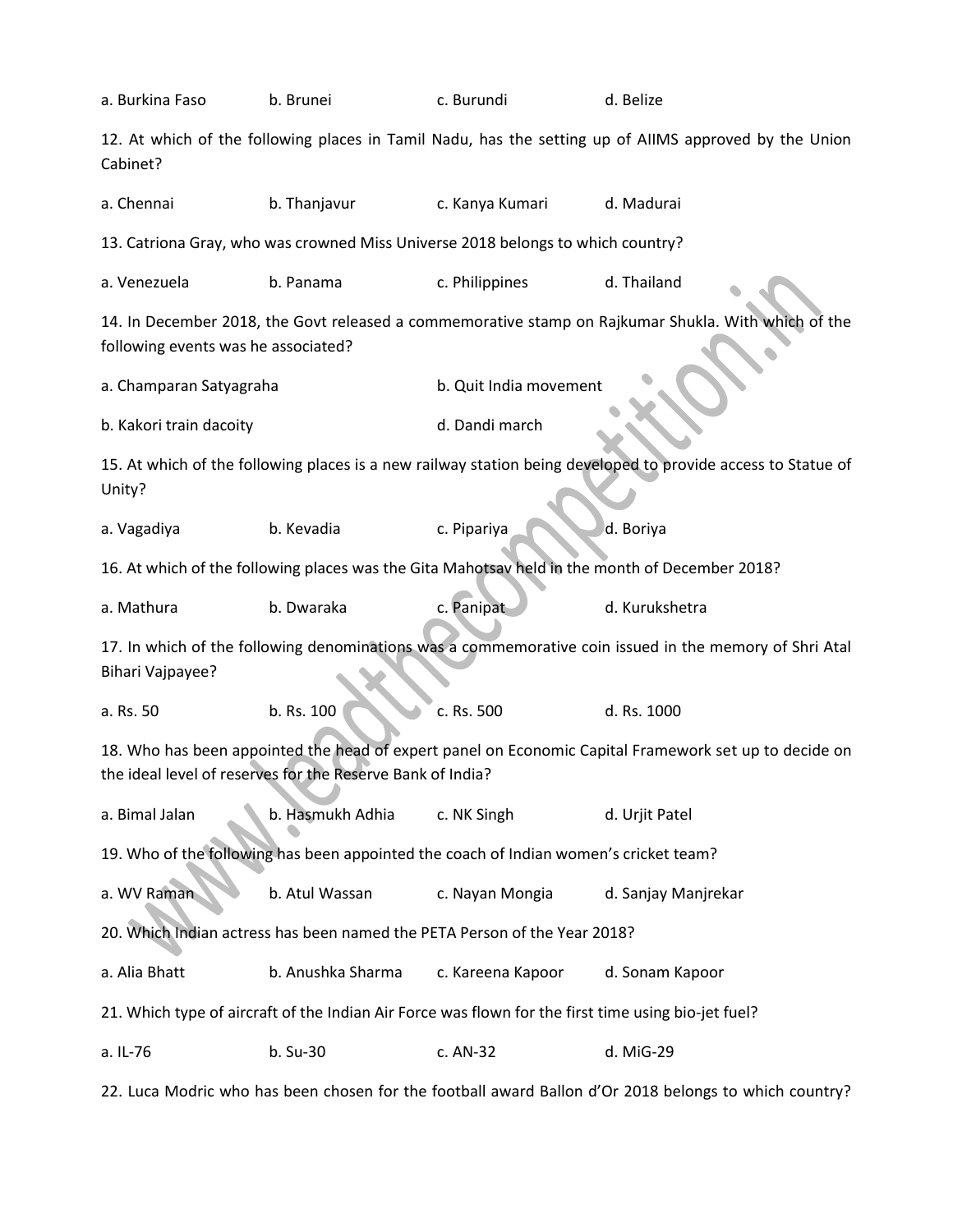| a. Croatia                                                                                                                                                                                         | b. Spain                                | c. Slovenia          | d. Belgium                                                                                          |  |  |  |  |
|----------------------------------------------------------------------------------------------------------------------------------------------------------------------------------------------------|-----------------------------------------|----------------------|-----------------------------------------------------------------------------------------------------|--|--|--|--|
| 23. What is the new name of the IPL team Delhi Daredevils?                                                                                                                                         |                                         |                      |                                                                                                     |  |  |  |  |
| a. Delhi Sultans                                                                                                                                                                                   | b. Delhi Capitals                       | c. Dabang Delhi      | d. Delhi Smashers                                                                                   |  |  |  |  |
| 24. Which country was severely affected by tsunami caused by the eruption of volcano Anak Krakatau?                                                                                                |                                         |                      |                                                                                                     |  |  |  |  |
| a. Japan                                                                                                                                                                                           | b. Morocco                              | c. Peru              | d. Indonesia                                                                                        |  |  |  |  |
| Finals Women's Singles title?                                                                                                                                                                      |                                         |                      | 25. Whom did PV Sindhu defeat in the BWF Tour Finals to become the first Indian to win the BWF Tour |  |  |  |  |
| a. Nozomi Okuhara                                                                                                                                                                                  | b. Ratchanok Intanon c. Akane Yamaguchi |                      | d. Michelle L                                                                                       |  |  |  |  |
| belonged to which country?                                                                                                                                                                         |                                         |                      | 26. Jamal Kashoggi, the assassinated journalist who was chosen to the TIME Person of the Year 2018  |  |  |  |  |
| a. Iraq                                                                                                                                                                                            | b. Syria                                | c. Saudi Arabia      | d. Turkey                                                                                           |  |  |  |  |
| 27. Recently the Govt launched two programmes named LEAP and ARPIT which are aimed at improving the<br>standard of -                                                                               |                                         |                      |                                                                                                     |  |  |  |  |
| a. Doctors                                                                                                                                                                                         | b. Engineers                            | c. Administrators    | d. Teachers                                                                                         |  |  |  |  |
| 28. Who of the following was crowned Miss World 2018 at the beauty pageant in Sanya, China?                                                                                                        |                                         |                      |                                                                                                     |  |  |  |  |
| c. Solaris Barba<br>d. Nicolene Limsnukan<br>a. Vanessa Ponce<br>b. Jessica Tyson                                                                                                                  |                                         |                      |                                                                                                     |  |  |  |  |
| 29. Food and Agricultural Organisation recently approved 2023 to be observed as the International Year of                                                                                          |                                         |                      |                                                                                                     |  |  |  |  |
|                                                                                                                                                                                                    |                                         |                      |                                                                                                     |  |  |  |  |
| a. Pulses                                                                                                                                                                                          | b. Millets                              | c. Cereals           | d. Roots                                                                                            |  |  |  |  |
| 30. Mastanamma, who died at the age of 107 was a YouTube celebrity known for her videos on -                                                                                                       |                                         |                      |                                                                                                     |  |  |  |  |
| a. Yoga                                                                                                                                                                                            | b. Dancing                              |                      | d. Martial arts                                                                                     |  |  |  |  |
| 31. Sheikh Hasina, who recently won the general elections in Bangladesh belongs to which political party?                                                                                          |                                         |                      |                                                                                                     |  |  |  |  |
| a. Janata League                                                                                                                                                                                   | b. Awami League                         | c. Nationalist Party | d. Jatiya Party                                                                                     |  |  |  |  |
| 32. In December 2018, the Prime Minister Shri Narendra Modi unveiled a stamp and coin to commemorate<br>the Paika rebellion. In which Indian state did the Paika rebellion occur in the year 1817? |                                         |                      |                                                                                                     |  |  |  |  |
|                                                                                                                                                                                                    |                                         |                      |                                                                                                     |  |  |  |  |
| a. Telangana                                                                                                                                                                                       | b. Kerala                               | c. Manipur           | d. Odisha                                                                                           |  |  |  |  |

a. USA b. Russia c. China d. Japan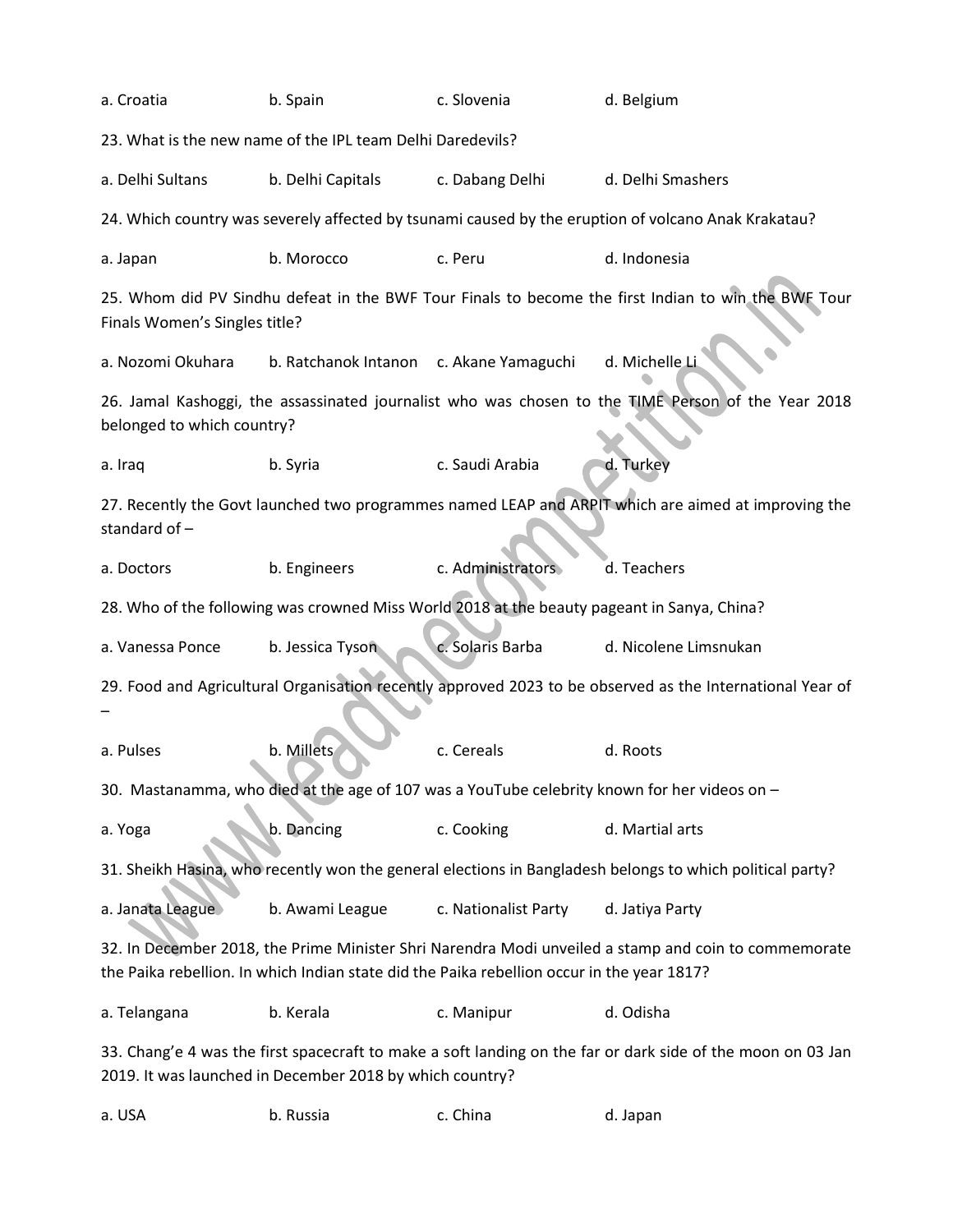34. Who of the following has become the Chief Minister of a State for the first time in his career after the 2018 Legislative Assembly elections in 5 states? a. Kamalnath b. Ashok Gehlot c. Zoramthanga d. K. Chandrasekhar Rao 35. India's heaviest satellite GSAT-11 was launched in December 2018. What is the approximate weight of the satellite? a. 3520 kg b. 5850 kg c. 6230 kg d. 4680 kg 36. What is the rank of India in the Global Gender Gap Index 2018 released by World Bank in December 2018? a. 102 b. 105 c. 108 d. 112 37. Which of the following islands has been renamed Netaji Subhash Chandra Dweep a. Ross island b. Havelock island c. Neil island d. Viper island 38. In December 2018, the govt approved the Shahpurkandi dam project in Punjab. The dam is to be constructed across the river – a. Sutlej b. Beas c. Ravi d. Jhelum 39. The director of some award winning films like Mrigayaa, Bhuvan Shome and Chorus passed away in December 2018. Identify the person? a. Ritwik ghatak b. Mrinal Sen c. Shyam Benegal d. Govind Nihalini 40. At which of the following places was the 26<sup>th</sup> National Children's Science Congress held inn December 2018? a. Ludhiana b. Jaipur c. Hyderabad d. Bhubaneshwar 41. At which of the following places was India's first Railway University dedicated to the nation by the Railway Minister Shri Piyush Goyal? a. Vadodara b. Secunderabad c. Gwalior d. Varanasi 42. Jim Mattis who resigned from a cabinet post in the USA was the – a. Secretary of State b. Secretary of Defense c. Attorney General and the Treasury of the Treasury 43. Which of the following has become the first State in India to have 4 international airports? a. Maharashtra b. Gujarat c. Punjab d. Kerala 44. Cope India 2018 was a joint military exercise conducted in December 2018 by India and –